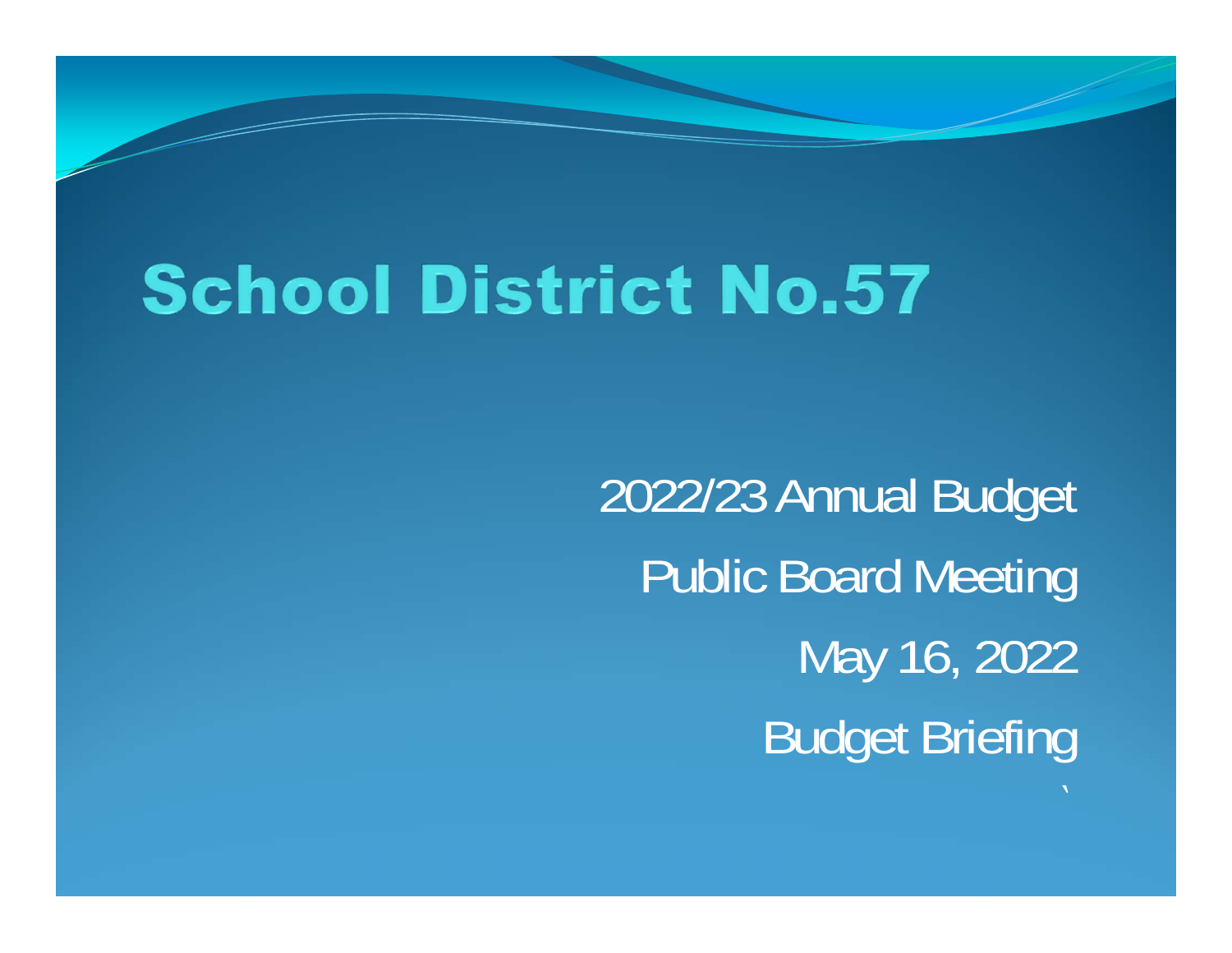## Projected Enrollment 2022/23:

|                            | Projected         | September         |          |
|----------------------------|-------------------|-------------------|----------|
| <b>FTE's</b>               | <b>Enrollment</b> | <b>Enrollment</b> | Variance |
| <b>School-Age Students</b> | 13,045.000        | 13,079.063        | (34.063) |
| <b>Adult Students</b>      | 11.375            | 51.375            | (40.000) |
| <b>Other Students</b>      | 12.500            | 13.250            | (0.750)  |
|                            | 13,068.875        | 13,143.688        | (74.813) |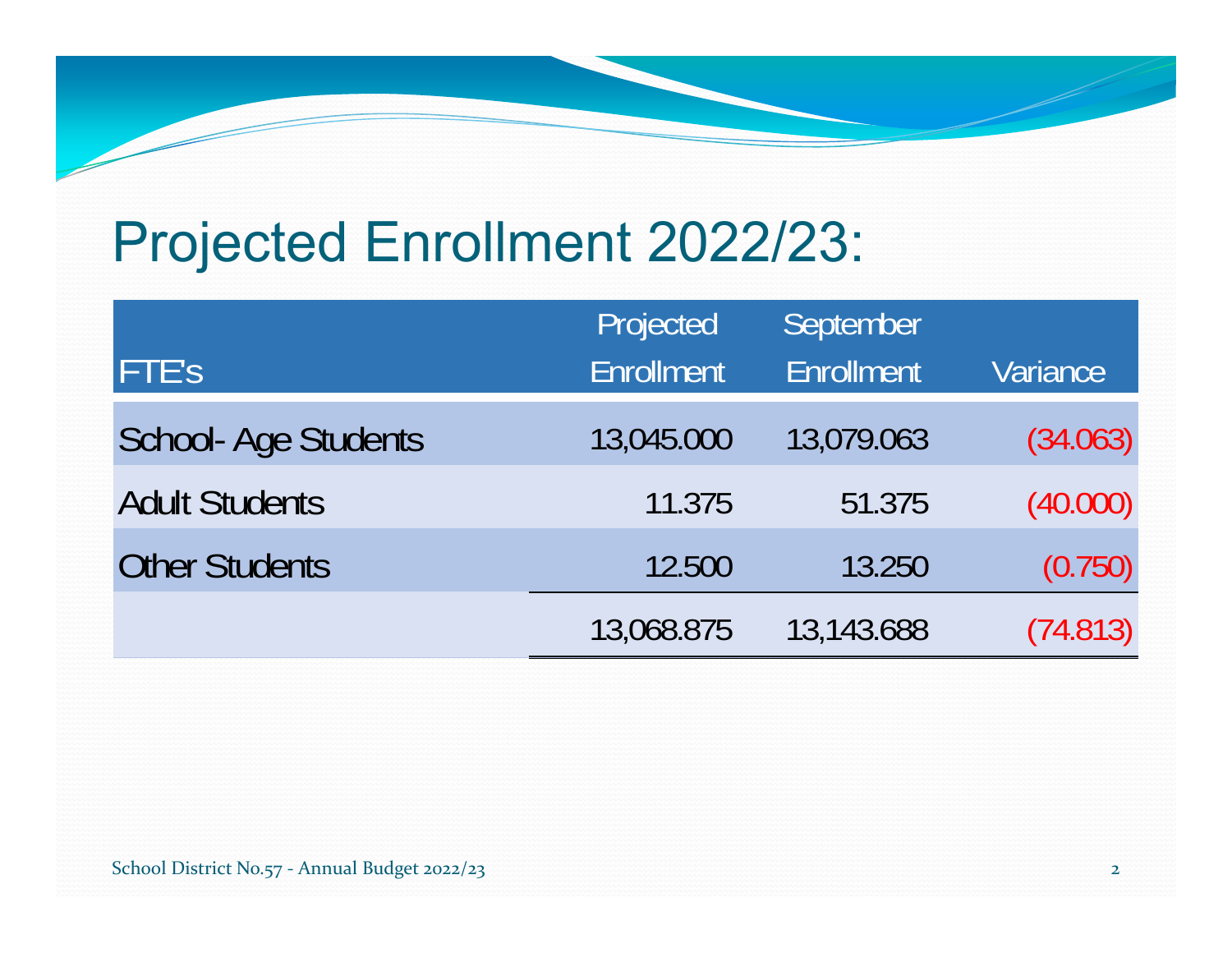# Total Revenue

#### (Statement 2)

|                                         |                     | Annual            |  | Amended                       |  | Variance    |  |  |
|-----------------------------------------|---------------------|-------------------|--|-------------------------------|--|-------------|--|--|
| <b>Ministry of Education Grants</b>     |                     | $$164,511,893$ \$ |  | $165,876,079$ \$              |  | (1,364,186) |  |  |
| <b>Other Revenues</b>                   |                     | 3,224,524         |  | 3,958,285                     |  | (733, 761)  |  |  |
| <b>Rentals and Leases</b>               |                     | 765,000           |  | 500,000                       |  | 265,000     |  |  |
| Investment Income                       |                     | 253,000           |  | 272,000                       |  | (19,000)    |  |  |
| <b>Amortization of Deferred Capital</b> |                     |                   |  |                               |  |             |  |  |
| <b>Contributions</b>                    |                     | 4,283,966         |  | 4,246,987                     |  | 36,979      |  |  |
|                                         | $\mathcal{S}$       |                   |  | 173,038,383 \$ 174,853,351 \$ |  | (1,814,968) |  |  |
|                                         |                     |                   |  | Ministry of Education Grants  |  |             |  |  |
|                                         |                     |                   |  | <b>Other Revenue</b>          |  |             |  |  |
|                                         | Amortization of DCC |                   |  |                               |  |             |  |  |
|                                         |                     |                   |  | Rentals and Leases            |  |             |  |  |
|                                         |                     |                   |  |                               |  |             |  |  |

Investment Income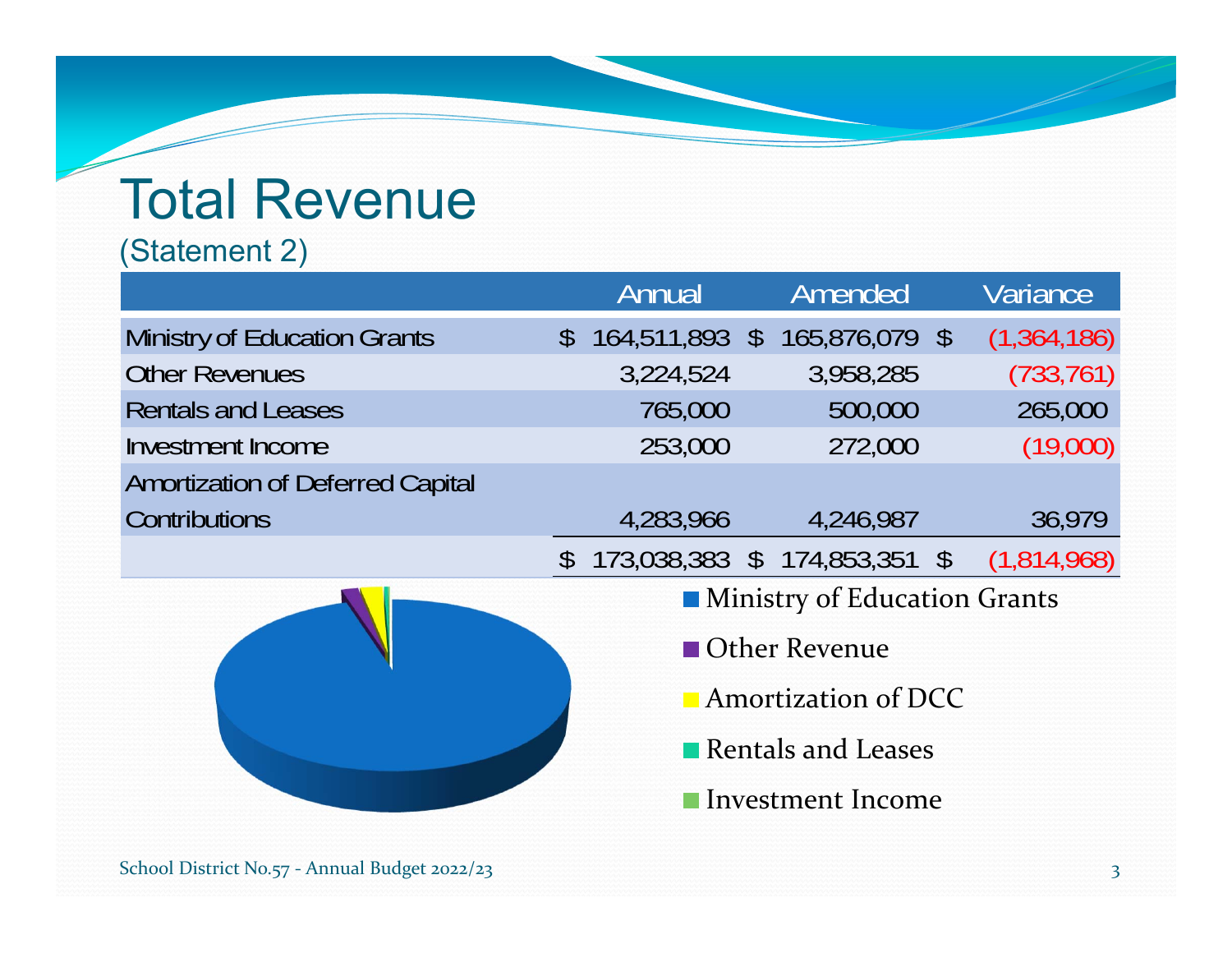# Total Operating Revenue

#### (Schedule 2)

|                              | Annual           | Amended        | Variance   |
|------------------------------|------------------|----------------|------------|
| Ministry of Education Grants | $146,474,747$ \$ | 146,330,655 \$ | 144,092    |
| <b>Other Revenues</b>        | 1,167,524        | 1,874,913      | (707, 389) |
| <b>Rentals and Leases</b>    | 765,000          | 500,000        | 265,000    |
| <b>Investment Income</b>     | 250,000          | 250,000        |            |
|                              | 148,657,271 \$   | 148,955,568    | (298, 297) |



- **Ministry of Education Grants**
- Other Revenue
- Rentals and Leases
- Investment Income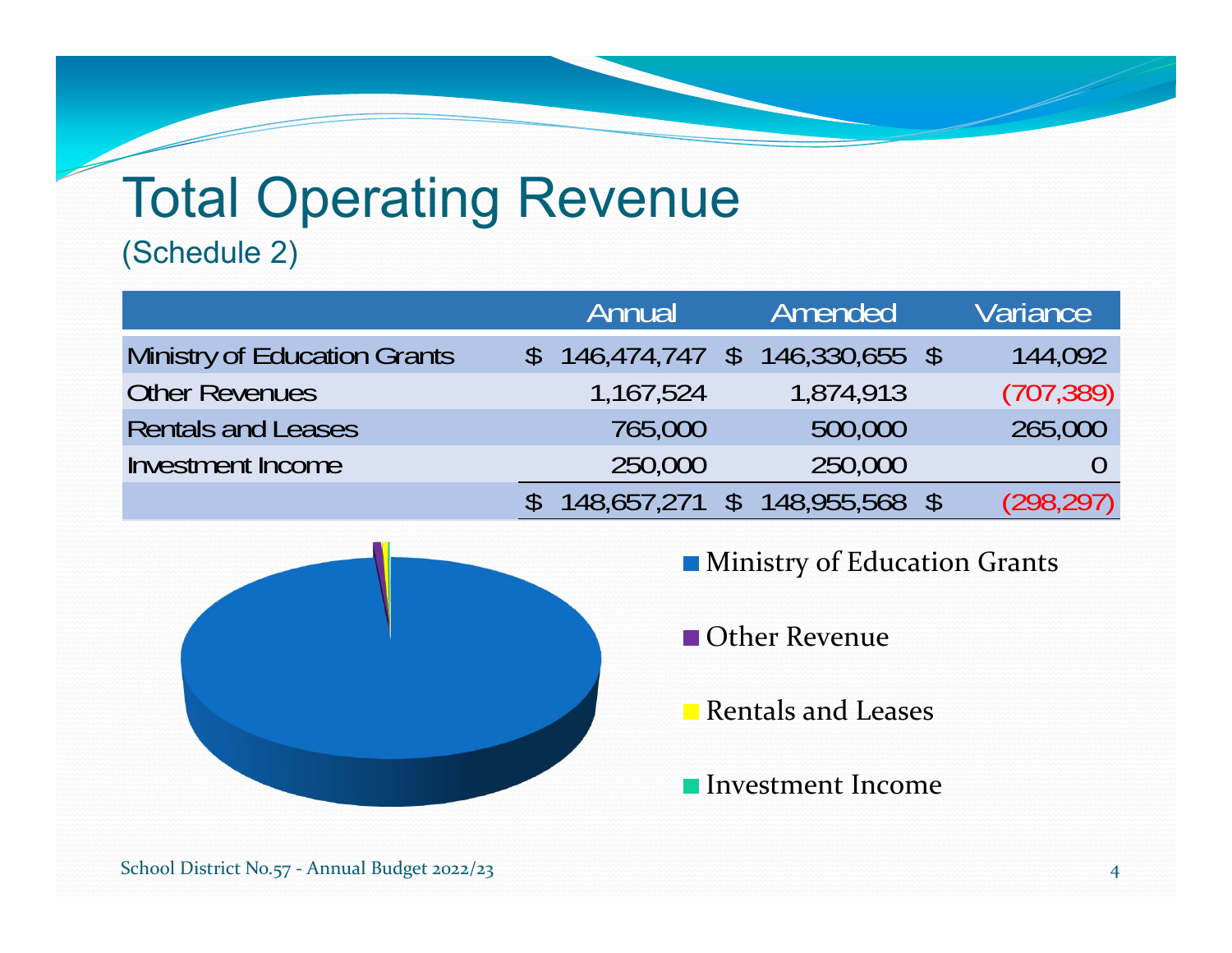## **Ministry of Education Grants** (Schedule 2A)

|                                                |                            | Annual         |            | Amended        |              | Variance   |
|------------------------------------------------|----------------------------|----------------|------------|----------------|--------------|------------|
| <b>Ministry of Education Operating Grants:</b> |                            |                |            |                |              |            |
| <b>Operating Grant, Ministry of Education</b>  | $\sqrt$                    | 143,533,836 \$ |            | 143,792,719 \$ |              | (258, 883) |
| <b>DISC/LEA Recovery</b>                       |                            | (441, 144)     |            | (441, 144)     |              | U          |
|                                                | $\boldsymbol{\mathsf{\$}}$ | 143,092,692 \$ |            | 143,351,575 \$ |              | (258, 883) |
| <b>Other Ministry of Education Grants:</b>     |                            |                |            |                |              |            |
| Pay Equity                                     | \$                         | 2,271,692      | $\sqrt{2}$ | 2,271,692      | $\sqrt[6]{}$ | O          |
| <b>Transportation Supplement</b>               |                            | 687,663        |            | 687,663        |              |            |
| <b>FSA Scorer Grant</b>                        |                            |                |            | 15,693         |              | (15,693)   |
| <b>Early Learning Framework</b>                |                            |                |            | 4,032          |              | (4,032)    |
| <b>Enrolment Receivable</b>                    |                            | 422,700        |            |                |              | 422,700    |
|                                                | \$                         | 3,382,055 \$   |            | 2,979,080 \$   |              | 402,975    |
|                                                |                            |                |            |                |              |            |
| <b>Total Ministry of Education Grants</b>      |                            | 146,474,747 \$ |            | 146,330,655 \$ |              | 144,092    |
|                                                |                            |                |            |                |              |            |

School District No.57 ‐ Annual Budget 2022/23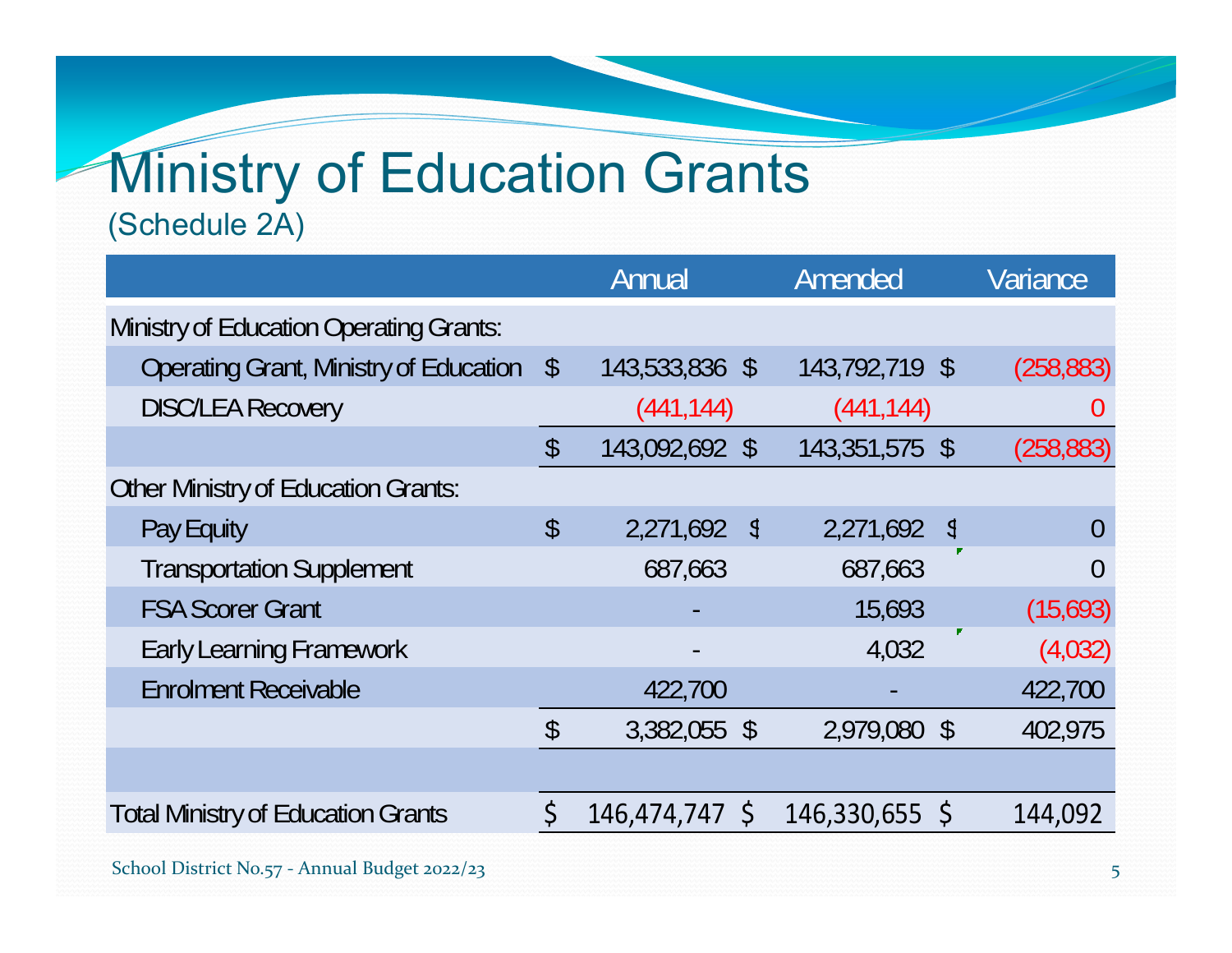## Components of Ministry of Education Grants:

| <b>Funding type:</b>                   |             | Annual         | Amended        |              | Variance   |
|----------------------------------------|-------------|----------------|----------------|--------------|------------|
| Regular Enrollment - school age        | $\zeta$     | 100,155,270 \$ | 100,320,362 \$ |              | (165,092)  |
| Other Enrollment - school age          |             | 2,125,696      | 2,161,722      |              | (36, 026)  |
| <b>Unique Student Needs funding:</b>   |             |                |                |              |            |
| <b>English Language Learning</b>       |             | 2,258,625      | 2,280,815      |              | (22, 190)  |
| <b>Indigenous Education</b>            |             | 5,947,000      | 5,942,305      |              | 4,695      |
| <b>Special Needs Education</b>         |             | 18,706,500     | 18,834,840     |              | (128, 340) |
| <b>Adult Education</b>                 |             | 37,096         | 37,096         |              |            |
| <b>Equity of Opportunity Supplemer</b> |             | 626,802        | 639,899        |              | (13,097)   |
| <b>Salary Differential</b>             |             | 1,033,805      | 1,035,877      |              | (2,072)    |
| <b>Unique Geographic Factors</b>       |             | 12,201,455     | 11,834,165     |              | 367,290    |
| <b>Education Plan</b>                  |             | 117,208        | 115,635        |              | 1,573      |
| <b>Summer Learning</b>                 |             | 43,499         | 44,843         |              | (1, 344)   |
| estimated February funding             |             | 169,060        | 334,235        |              | (165, 175) |
| estimated May funding                  |             | 111,820        | 210,925        |              | (99, 105)  |
|                                        | $\varsigma$ | 143,533,836 \$ | 143,792,719    | $\mathsf{S}$ | (258, 883) |

School District No.57 ‐ Annual Budget 2022/23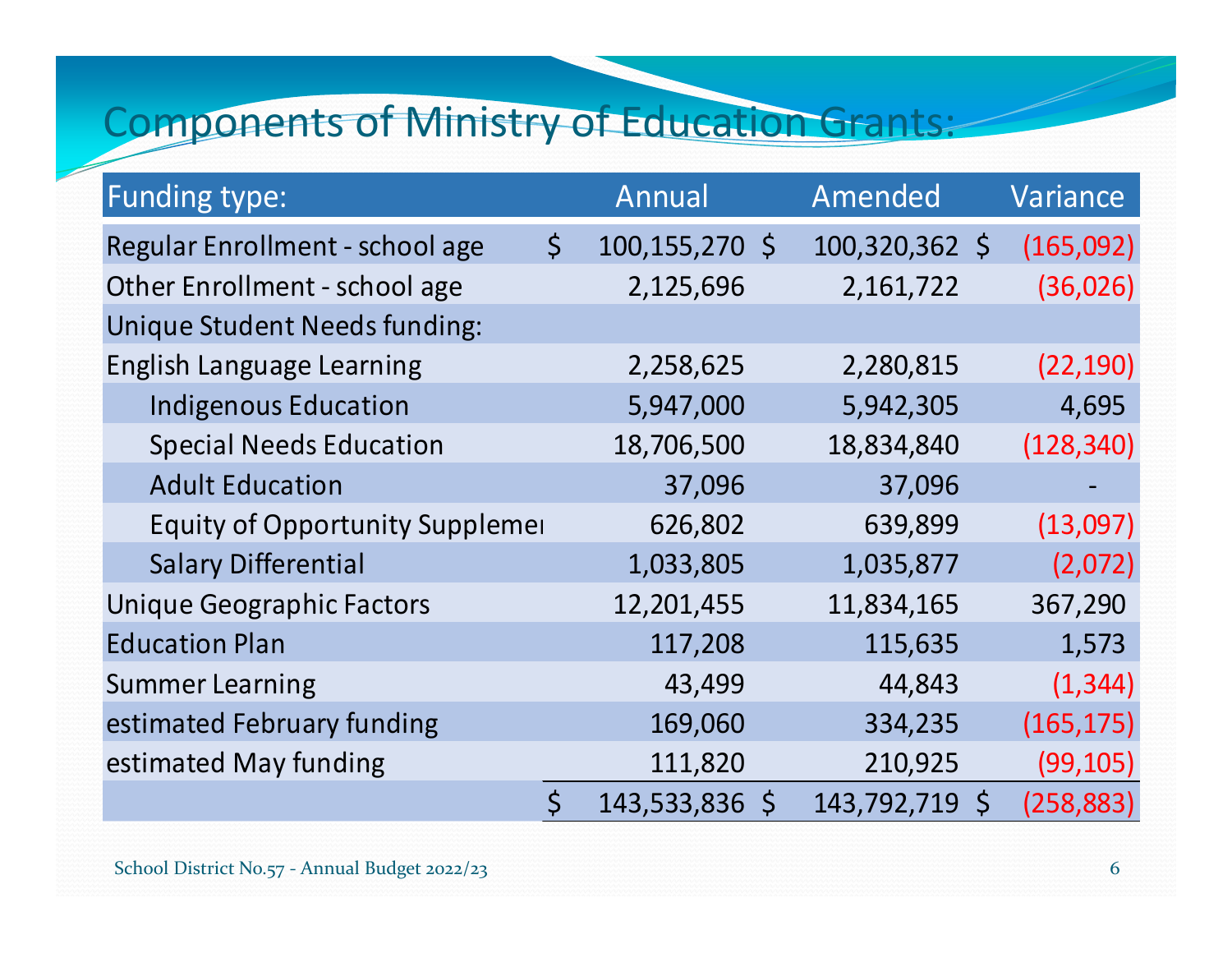# **Other Revenues**

(Schedule 2A):

| Funding type:                                      |                            | Annual     | Amended      |         | Variance   |
|----------------------------------------------------|----------------------------|------------|--------------|---------|------------|
| LEA / Direct Funding from First Nation             | $\boldsymbol{\mathsf{\$}}$ | 441,144 \$ | 441,144 \$   |         |            |
| <b>Other School District Education Authorities</b> |                            | 320,000    | 320,000      |         |            |
| <b>Miscellaneous</b>                               |                            |            | 539,901      |         | (539,901)  |
| <b>Administrative Fees</b>                         |                            | 100,000    | 97,771       |         | 2,229      |
| Cafeteria Recoveries                               |                            | 40,000     | 40,000       |         |            |
| Municipal purchasing group Mastercard rebal        |                            | 25,000     | 20,000       |         | 5,000      |
|                                                    | \$                         | 926,144 \$ | 1,458,816 \$ |         | (532, 672) |
|                                                    |                            |            |              |         |            |
| <b>Other Ministry Revenue</b>                      | $\boldsymbol{\mathsf{S}}$  | 241,380 \$ | 404,097      | $\sqrt$ | (162, 717) |
|                                                    |                            |            |              |         |            |
| <b>Rentals and Leases</b>                          | $\mathcal{S}$              | 765,000 \$ | 500,000 \$   |         | 265,000    |
|                                                    |                            |            |              |         |            |
| <b>Investment Income</b>                           | $\varsigma$                | 250,000 \$ | 250,000 \$   |         |            |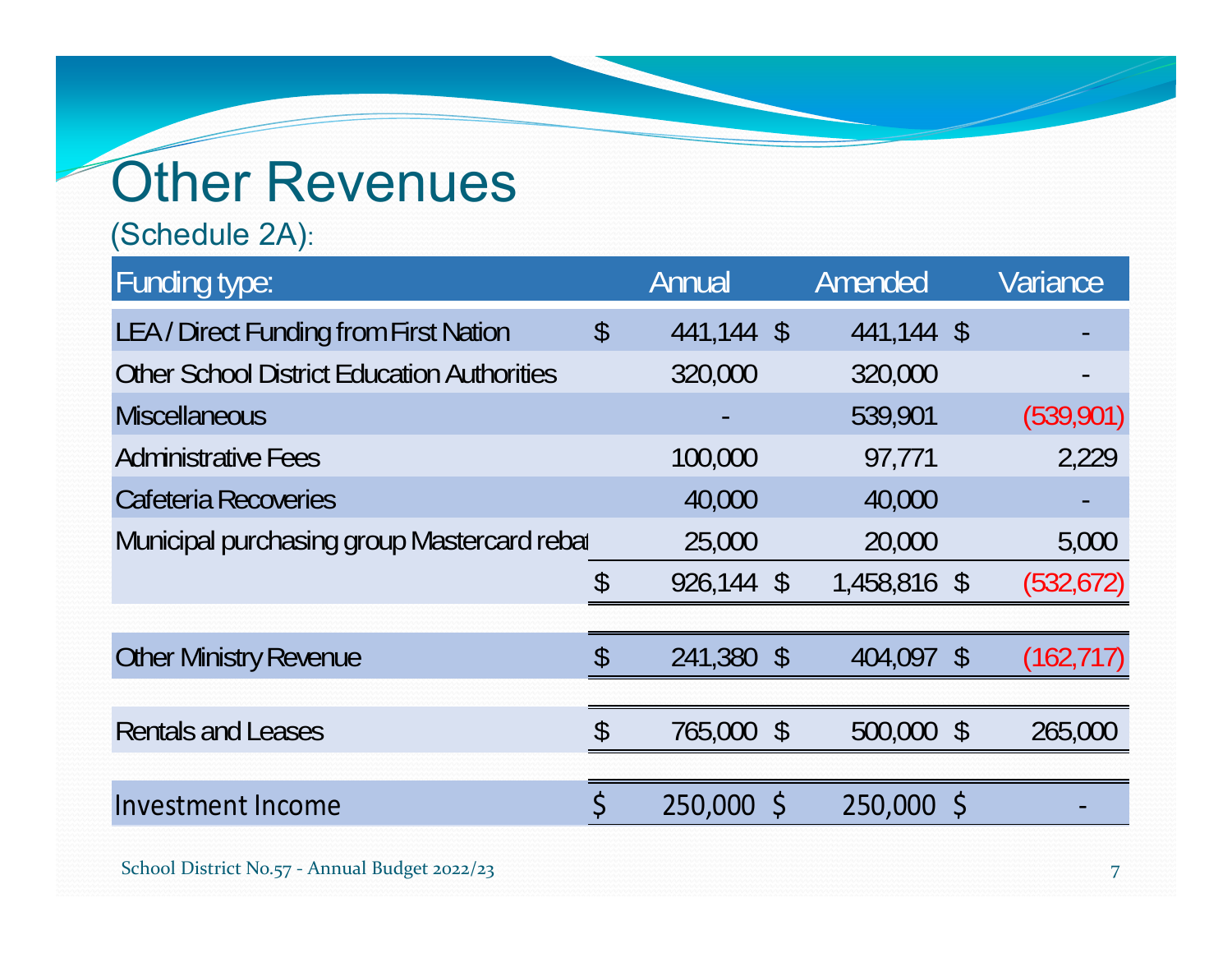### Operating expenses by Source (Schedule 2B)

|                              | Annual      |           | Amended     |            | <b>Variance</b> |
|------------------------------|-------------|-----------|-------------|------------|-----------------|
| <b>Salaries</b>              | 104,529,115 | 70.38% \$ | 106,376,114 | 69.73% \$  | (1,846,999)     |
| <b>Benefits</b>              | 23,086,896  | 15.54%    | 23,982,798  | 15.72%     | (895, 902)      |
| <b>Salaries and Benefits</b> | 127,616,011 | 85.92%    | 130,358,912 | 85.45%     | (2,742,901)     |
| <b>Services and Supplies</b> | 20,904,488  | 14.08%    | 22,189,128  | 14.55%     | (1,284,640)     |
|                              | 148,520,499 | 100.00%   | 152,548,040 | 100.00% \$ | (4,027,541)     |



Salaries and Benefits

Services and Supplies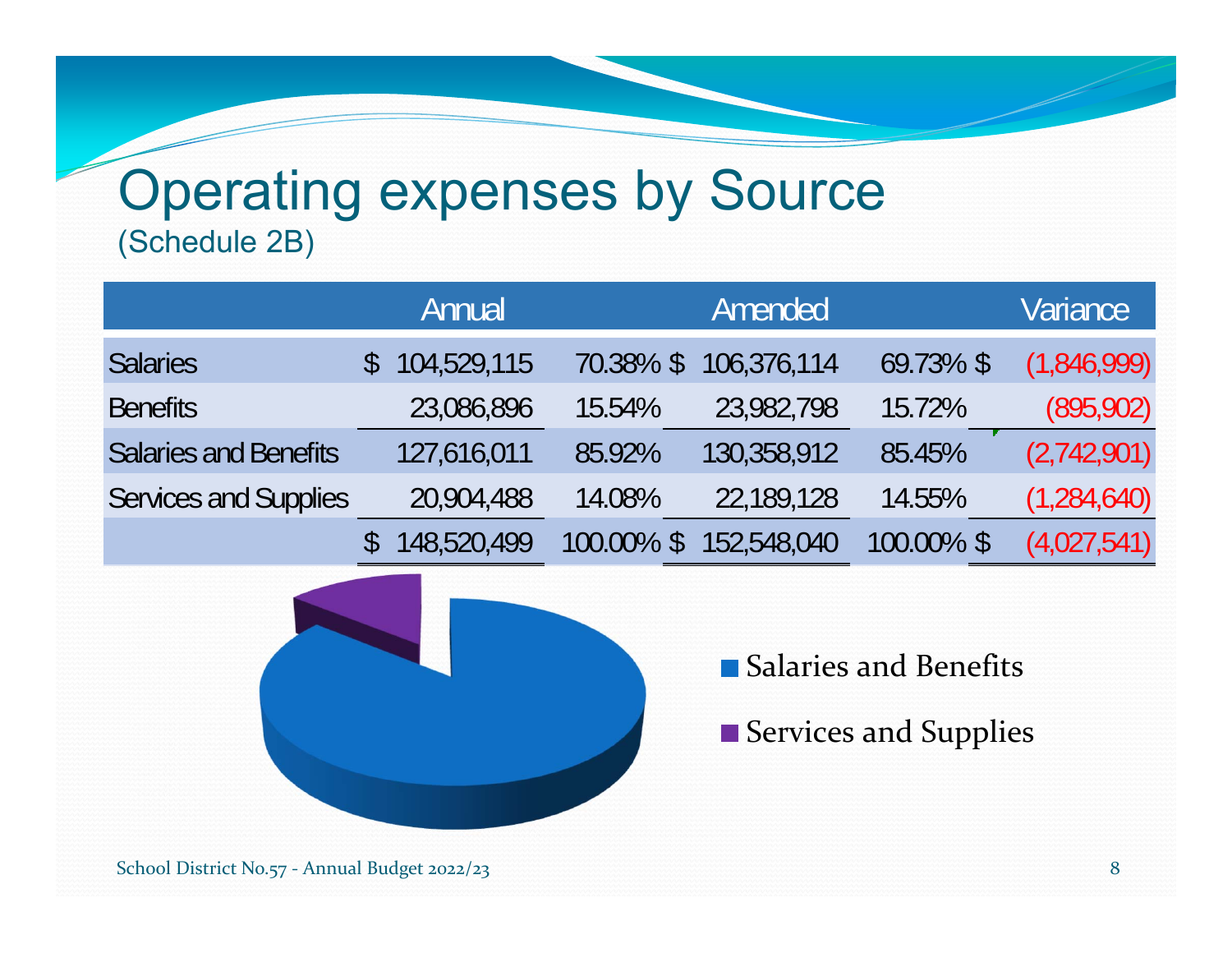#### Operating expenses by Function (Schedule 2C)

|                                | Annual      |                          | Amended     |            | Variance    |
|--------------------------------|-------------|--------------------------|-------------|------------|-------------|
| <b>Instruction</b>             | 115,337,266 | 77.66% \$                | 120,297,087 | 78.86% \$  | (4,959,821) |
| <b>District Administration</b> | 7,042,005   | 4.74%                    | 7,233,440   | 4.74%      | (191, 435)  |
| Operations and Maintenance     | 20,383,374  | 13.72%                   | 20,439,854  | 13.40%     | (56, 480)   |
| Transportation                 | 5,757,854   | 3.88%                    | 4,577,659   | 3.00%      | 1,180,195   |
|                                | 148,520,499 | 100.00%<br>$\mathcal{S}$ | 152,548,040 | 100.00% \$ | (4,027,541) |



**Instruction** 

**Operations and Maintenance** 

District Administration

**Transportation and Housing**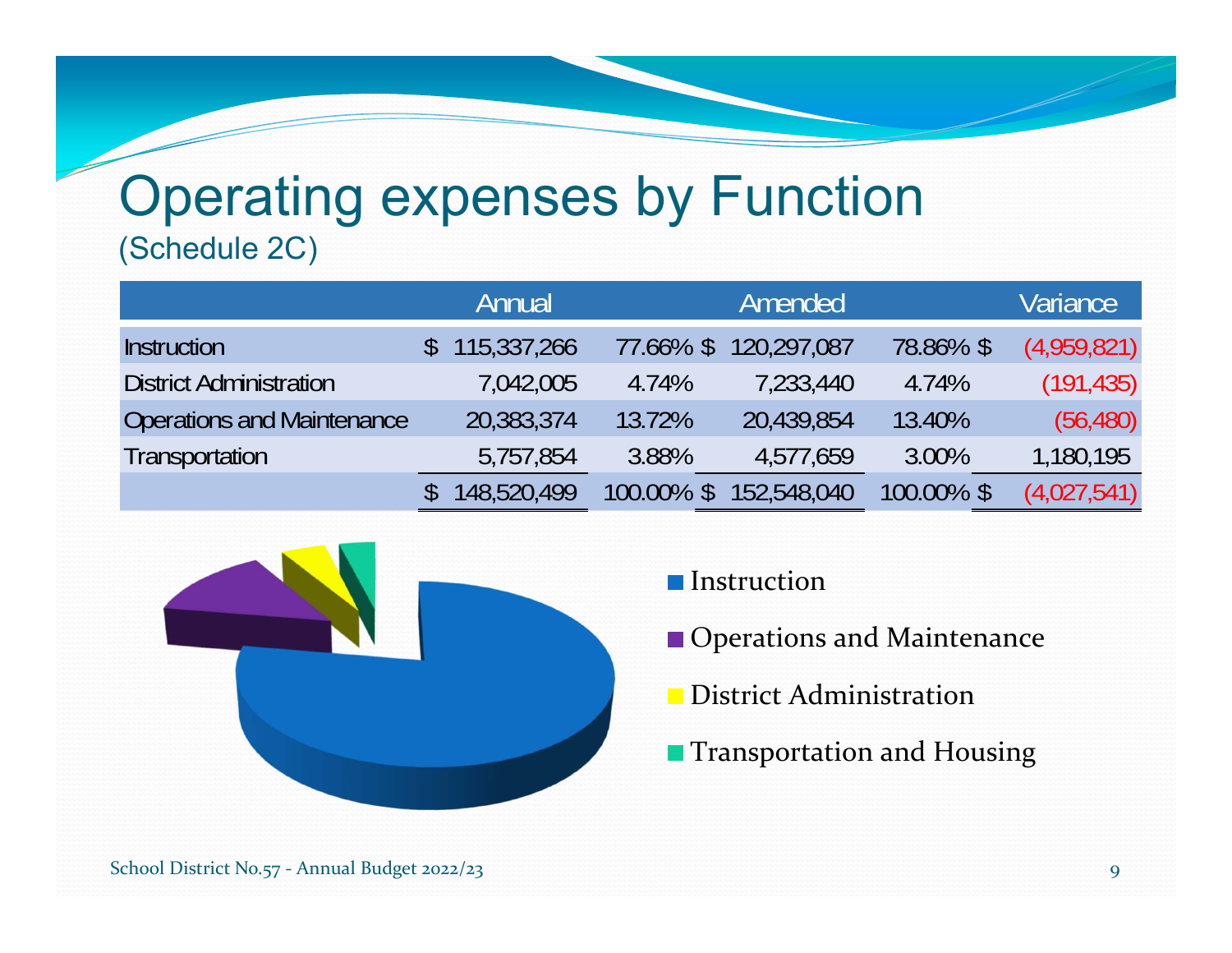### Operating - Use of Surplus (Schedule 2)

|                                            | Annual                   |               | <b>Amended</b> | Variance    |
|--------------------------------------------|--------------------------|---------------|----------------|-------------|
| Internally restricted due to:              |                          |               |                |             |
| operations spanning the school year        | \$<br>335,854            | $\mathcal{S}$ | 2,657,130 \$   | (2,321,276) |
| anticipated unusual expenses identified by |                          |               | 350,000        | (350,000)   |
| senior management                          |                          |               |                |             |
| the nature of constraints on the funds     | $\overline{\phantom{a}}$ |               | 1,945,918      | (1,945,918) |
|                                            | 335,854                  |               | 4,953,048      | (4,617,194) |



- Operations spanning the school year
- Unusual expenses identified by senior manangment
- Nature of constraints on the funds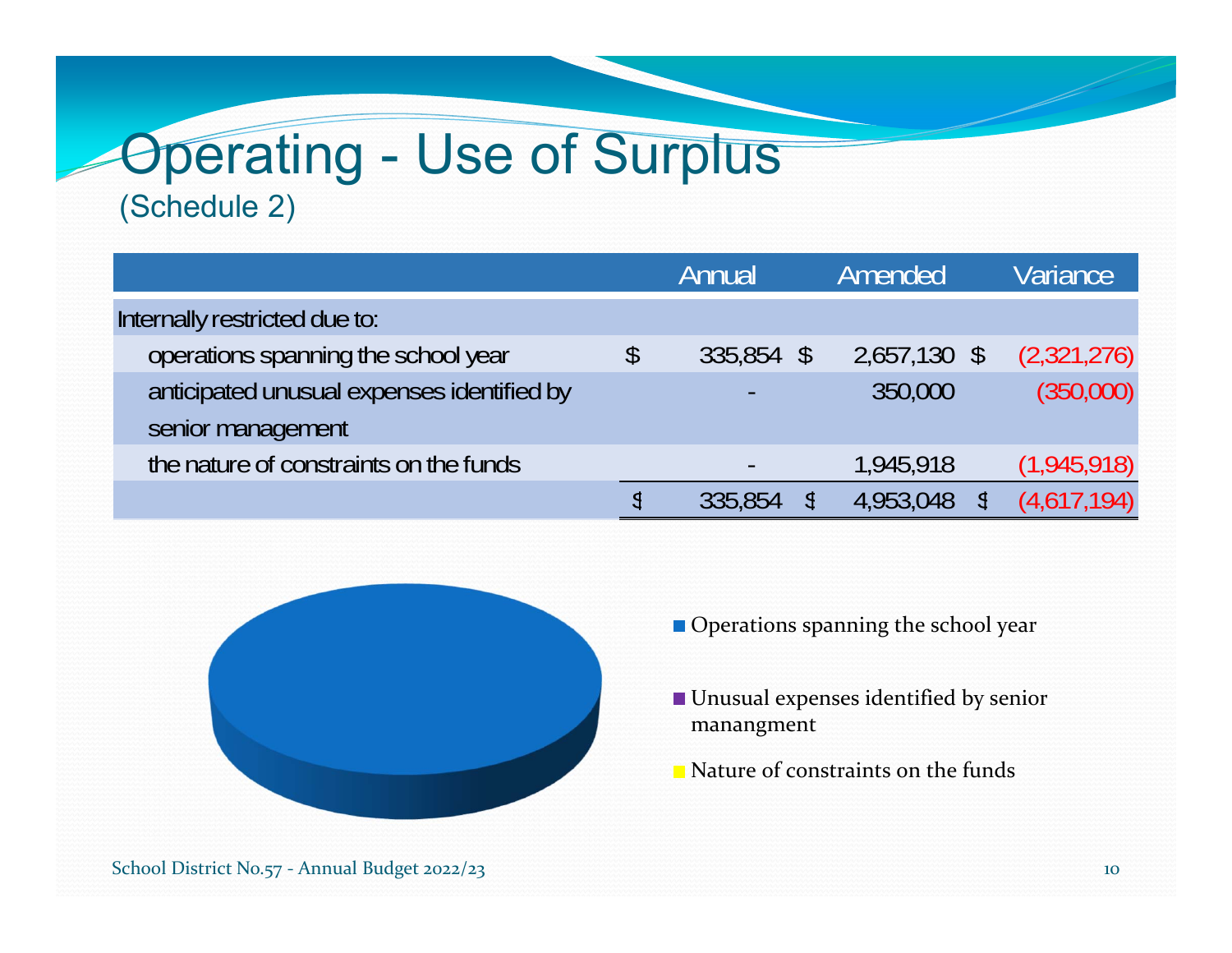#### Special Purpose Fund Revenue by Source (Schedule 3)

|                              | Annual     | Amended         | Variance    |
|------------------------------|------------|-----------------|-------------|
| Ministry of Education Grants | 15,282,583 | $16,776,662$ \$ | (1,494,079) |
| Other Revenue                | 2,057,000  | 2,083,372       | (26, 372)   |
| Investment Income            | 3,000      | 22,000          | (19,000)    |
|                              | 17,342,583 | 18,882,034      | (1,539,451) |



- **Ministry of Education Grants**
- Other Revenue
- Investment Income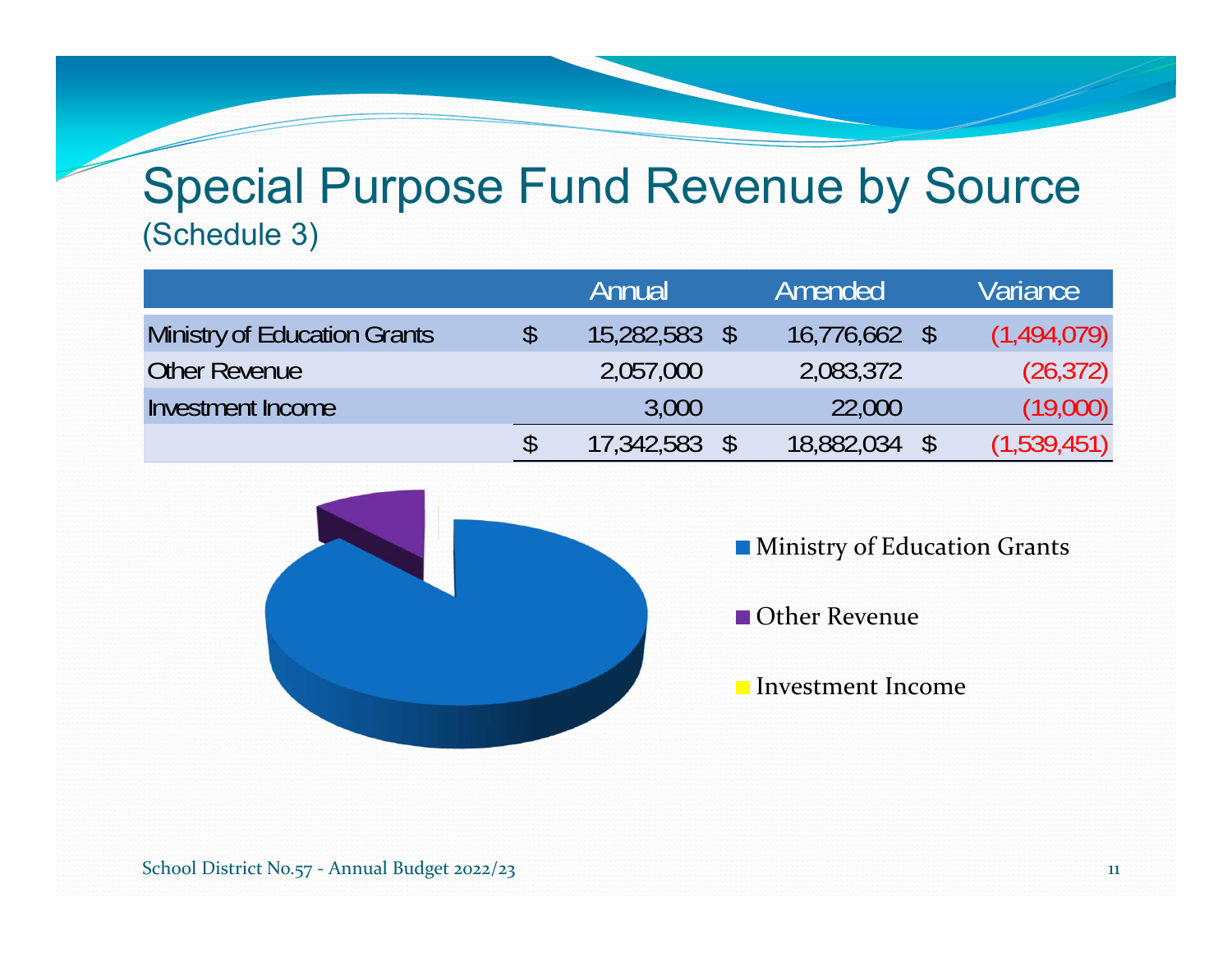#### Special Purpose Fund Expenses by Function (Schedule 3)

|                                   | Annual                   | Amended    | Variance    |
|-----------------------------------|--------------------------|------------|-------------|
| <b>Instruction</b>                | \$<br>16,591,126 \$      | 17,999,594 | (1,408,468) |
| <b>District Administration</b>    | 84,114                   | 97,771     | (13,657)    |
| <b>Operations and Maintenance</b> | 667,343                  | 653,144    | 14.199      |
| <b>Transportation and Housing</b> | $\overline{\phantom{0}}$ | 131,525    | (131, 525)  |
|                                   | 17,342,583               | 18,882,034 | (1,539,451) |



- **Instruction**
- Operations and Maintenance
- District Administration
- **Transportation and Housing**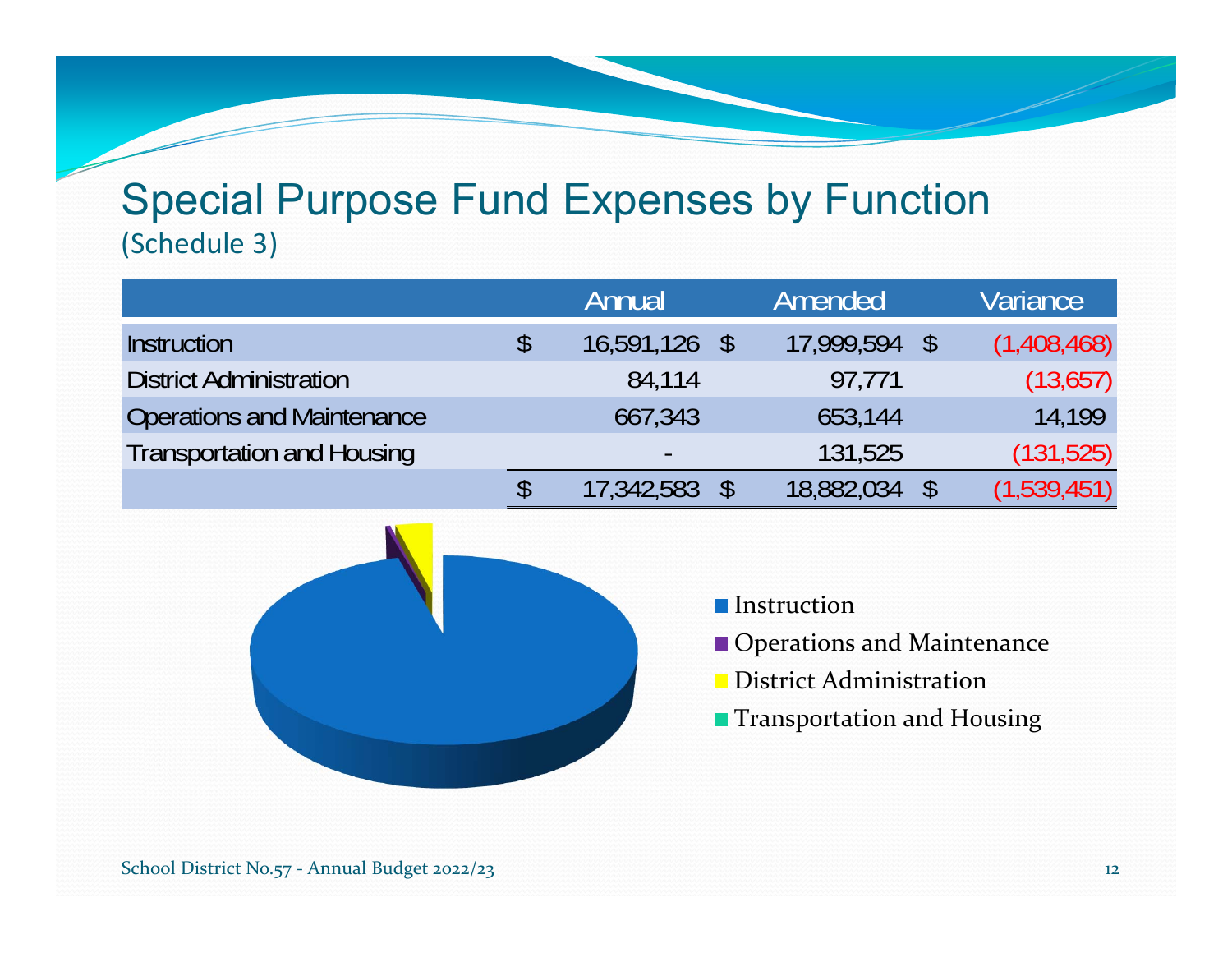# Capital Fund (Schedule 4)

| <b>Revenues</b>                                |                           | Annual           | Amended         | Variance       |
|------------------------------------------------|---------------------------|------------------|-----------------|----------------|
| <b>Ministry of Education Grants</b>            | $\boldsymbol{\mathsf{S}}$ | 2,754,563 \$     | 2,768,762 \$    | (14, 199)      |
| Amortization of Deferred Capital Revenue       |                           | 4,283,966        | 4,246,987       | 36,979         |
| <b>Investment Income</b>                       |                           |                  |                 | $\overline{0}$ |
|                                                | $\boldsymbol{\mathsf{S}}$ | 7,038,529 \$     | 7,015,749 \$    | 22,780         |
| Expenses                                       |                           |                  |                 |                |
| <b>Operations and Maintenance</b>              | $\boldsymbol{\mathsf{S}}$ | 2,754,563 \$     | 2,768,762 \$    | (14, 199)      |
| <b>Amortization of Tangible Capital Assets</b> |                           | 6,414,626        | 6,513,331       | (98, 705)      |
|                                                | \$                        | 9,169,189 \$     | 9,282,093 \$    | (112, 904)     |
| Transfers                                      |                           |                  |                 |                |
| <b>Tangible Capital Assets Purchased</b>       | $\boldsymbol{\mathsf{S}}$ | 472,626 \$       | 1,360,576 \$    | (887,950)      |
| <b>Transfers to Local Capital</b>              |                           |                  |                 |                |
|                                                | \$                        | 472,626 \$       | 1,360,576 \$    | (887, 950)     |
| <b>Budgeted Surplus (Deficit)</b>              | \$                        | $(1,658,034)$ \$ | $(905, 768)$ \$ | (752, 266)     |